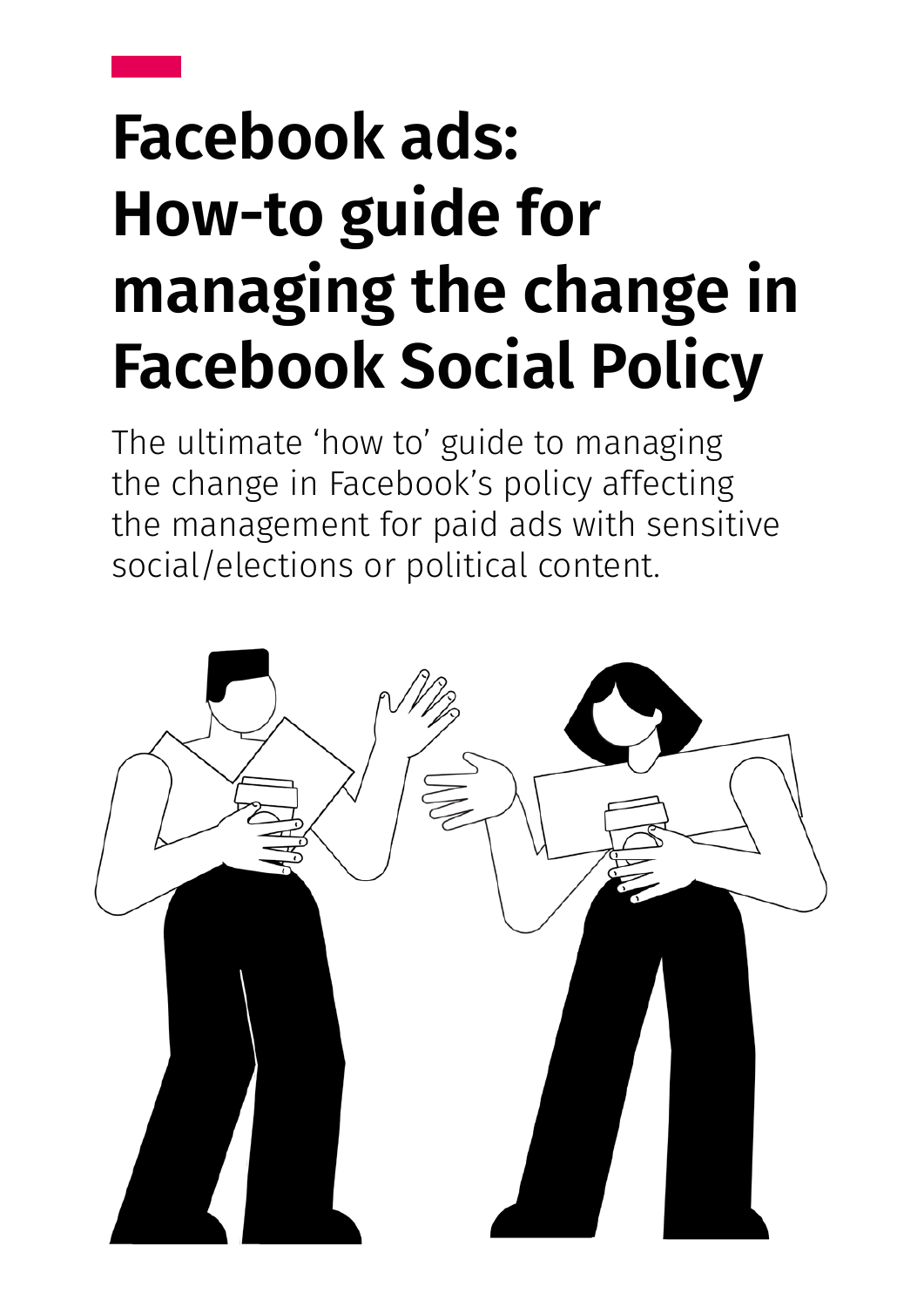# Why has Facebook made the change?

Following the growing political and social pressure, Facebook has made a step in tightening up the restrictions for social, political and election ads.

# What does this mean for you?

It seems like every day, there are more added restrictions with the ability to display digital ads for brands. Unfortunately, there are always a few hurdles to jump through when Facebook changes their policies. We know more than ever, in the post GDPR world, there can often some teething issues with these changes.

But it's not all doom and gloom, taking a long term view, if Facebook is taking steps to improve the transparency of the ads shown, this will in time have a positive impact on the trust users have with Facebook paid ads.

# What are the changes?

The ad shown will include a 'paid for' disclaimer.

Users can look up an archive of all linked accounts). ads published after May 7th, 2018.

#### **For users For advertisers**

The people and pages running ads will have to go through an authorisation process (including

Currently, you won't be able to run disclaimed social ads on the following ad formats: dynamic ads, boosted continuous live video, WhatsApp, Messenger and Audience Network placements.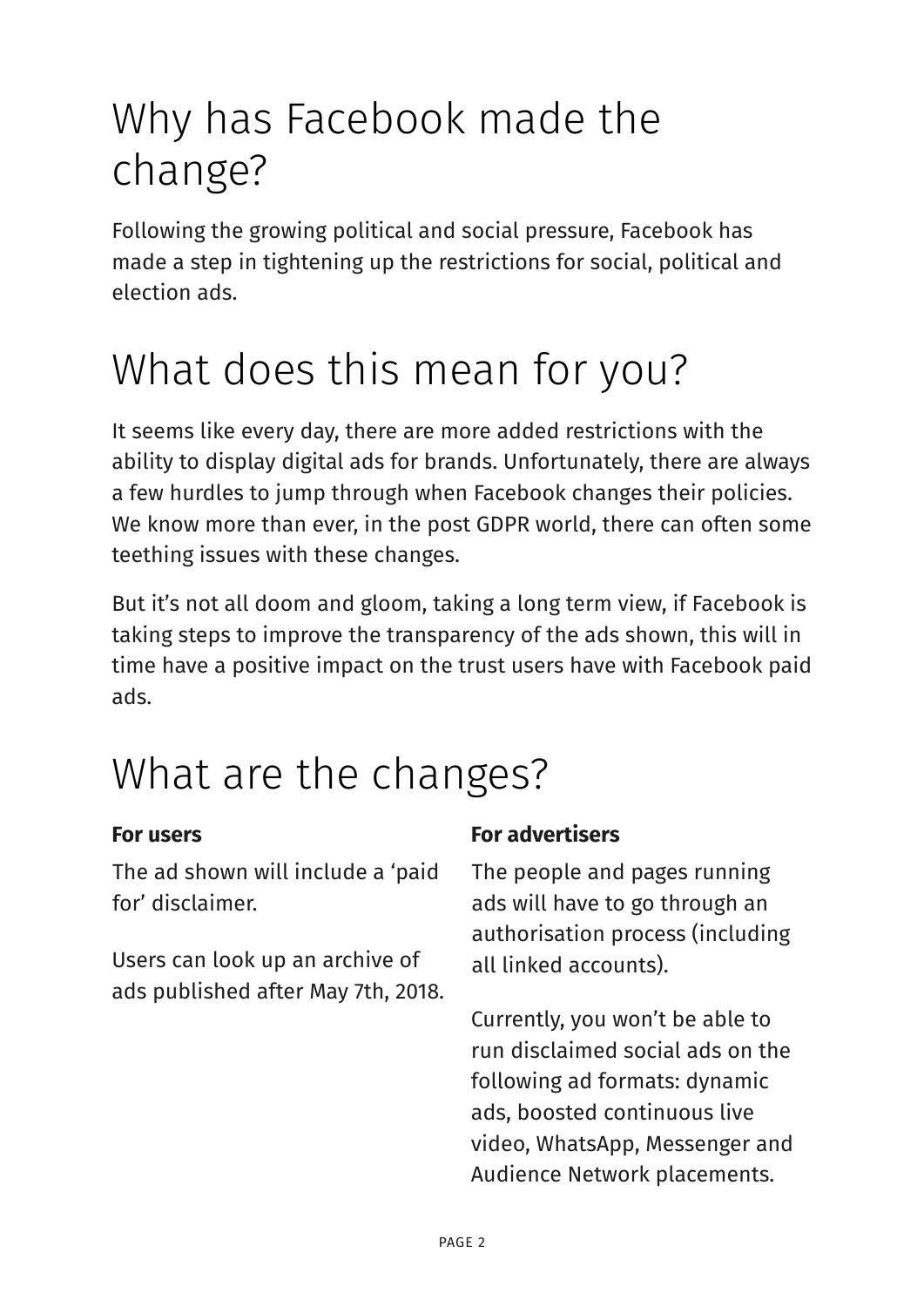### **A checklist of the pre-setup you need before the authentication process**

#### **Understanding who owns what / Page admin access**

You'll need to be the **Page admin** on the page you're running the ads. If you're not a Page admin, you should ask an admin on the Page [to add you](https://www.facebook.com/help/187316341316631) as an admin or share this content with the Page admin and have them complete the ad authorisation process.

Only the Page admin can complete the entire ad authorisation process.

See appendix page 17 for more detail on what the process is for linked accounts.

*We advise to have multiple admins on your page.*

#### **Two-factor authentication**

To complete the identity confirmation process, you must have two-factor authentication enabled on your account. You can follow the instructions a little later on or set it up through your [settings.](https://www.facebook.com/help/148233965247823)



#### **UK residency**

Facebook needs to make sure that you're based in the UK. You'll want to have the following materials and information available to confirm your identity:\*

– A UK passport, EU passport, UK driver's license or UK residence permit.

– A UK-based residential mailing address.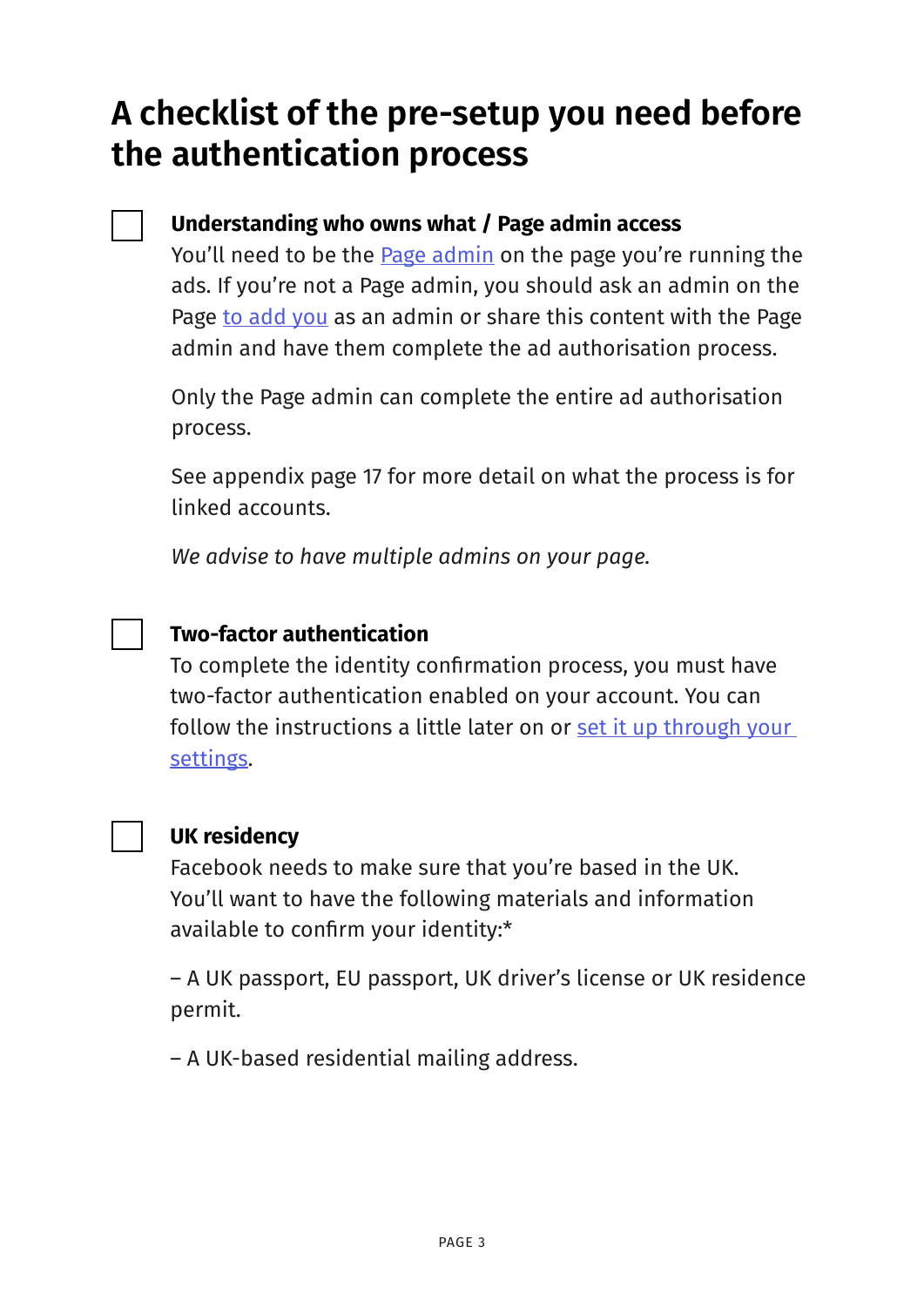# Great, I've got all of that covered. What do I need to do to get authorised?

### **Step 1: Page access and identification**

1. Will need to provide a copy of an identification document (passport or driving licence) and enter in UK residency.

2. Will receive a letter in the post with an authorisation code in order to prove you are a UK resident.

3. Once the letter is received in the post, there will be a code to be entered via. Facebook to validate your address.

### **Step 2: Linked accounts**

Link ad accounts need to be set up with the correct authorisation.

### **Step 3: Disclaimers**

Disclaimer needs to be created for each ad account.

### **Additional step for Instagram authorisation**

(Only if your Instagram account doesn't match your name on Facebook – [Learn more\)](https://www.facebook.com/business/help/208949576550051?id=288762101909005).

### **Extra info**

Creating ads (72-hour turnaround for approval for ad authentication once the box is ticked for the ad is sensitive to social issues, elections or political.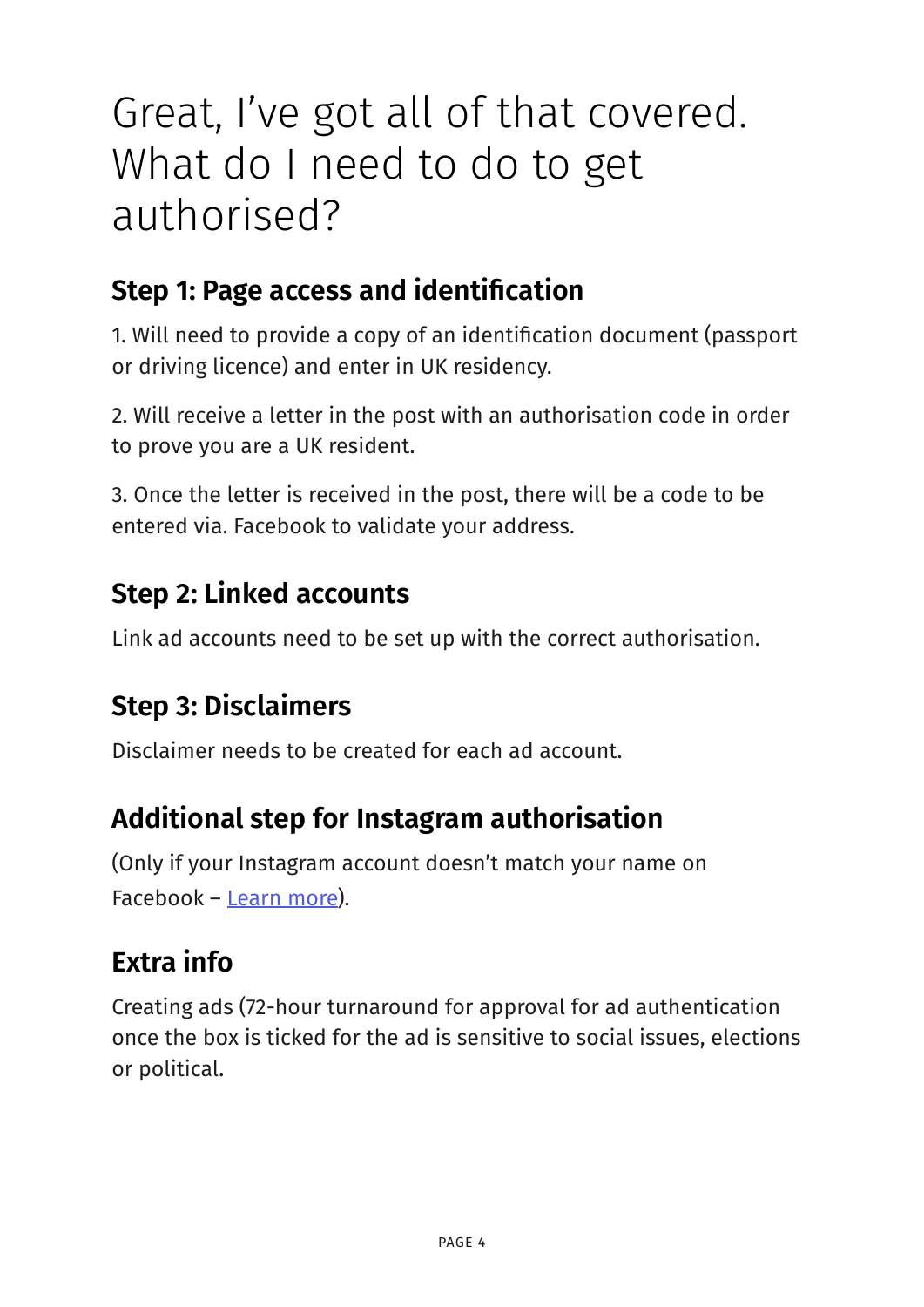# **The nitty gritty: Step by step process for authentication**

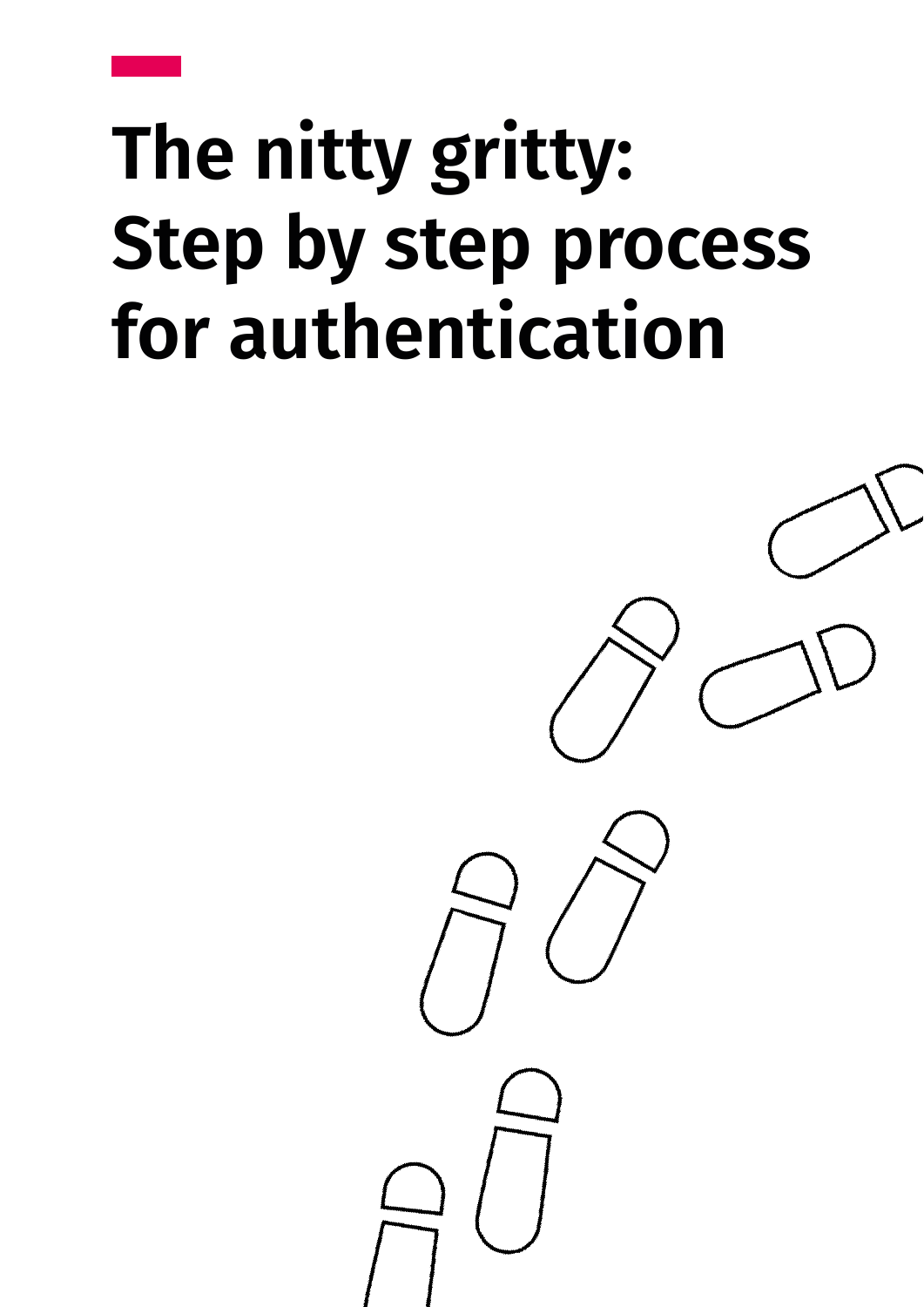# Step 1: page access and authentication

### **Part 1 – How to upload your ID documentation and verify your resident address**

There are three options: Desktop, going directly to [www.facebook.com/](http://www.facebook.com/id) [id](http://www.facebook.com/id), or Mobile through the Facebook app.

### **Option 1: Desktop**

- 1. Go to your Facebook Page. If your page is managed in **Business** [Manager](https://business.facebook.com/), you'll need to access your page through **Business Manager** to complete the rest of the steps.
- 2. Click **Settings** in the top-right corner.
- 3. In the list on the left, click **Authorizations**.
- 4. In the **Where Do You Live?** section, click the dropdown and select *United Kingdom*.
- 5. Below **Step 1: Confirm Your Identity**, click *Get Started*.
- 6. Click *Get Started* again.
- 7. Set up [two-factor authentication](https://www.facebook.com/help/148233965247823). If you've already set up twofactor authentication, you can skip to step 8 below:
	- 1. On the **Secure your account with two-factor authentication** section, click *Next*.
	- 2. Select a security method and follow the steps to complete the set up.
	- 3. When you get to the **Enter your confirmation code** section, click *Next*.
	- 4. Choose the settings you'd prefer and click *Next*.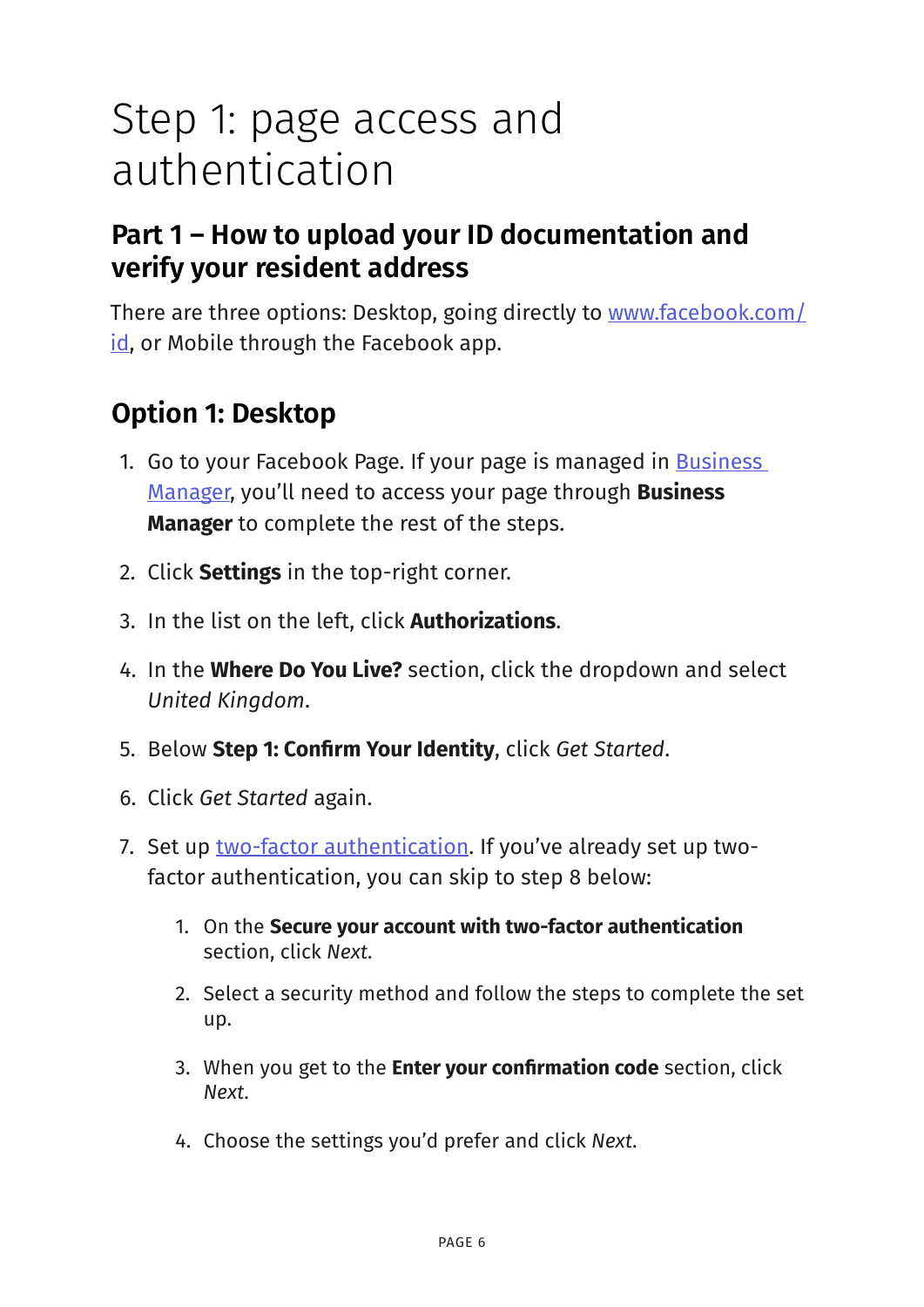- 8. In the **Your Primary Country Location** section, click *Confirm Primary Location*.
- 9. In the **Enter Mailing Address** section, update the fields with your information and click *Send*.

*You should see a confirmation notice letting you know that a letter will be sent to your address. This letter will include a verification code. The code is connected to your account, so nobody else can use it.*

10. Select the type of identification you'd like to use. **UK driver's licenses, UK ID cards** and **UK passports** are accepted. After selecting, click *Next*.

*Any document submitted must be issued by a UK government agency or department.*

11. Click or drag and drop images of your preferred type of identification.

*Any images you uploade will need to be either JPG or PNG files and be less than 20MB in size. The address on your photo ID doesn't have to match the address where you currently receive mail.*

#### **Photo requirements:**

- Show all 4 corners
- Keep the ID flat
- Use a clear and focused image
- Use a dark background
- 12. After you successfully upload your image, click *Next*.

*Your photo ID should be approved or denied within minutes. If denied due to the quality of the photo uploaded, you can try again. If the trusted partner is unable to verify your identity with the ID provided, providing a notarized document using the template provided by Facebook is your only option. Return to* [www.facebook.com/id](http://www.facebook.com/id) *to upload your notarized form.*

13. Once all is done, click *Finish*.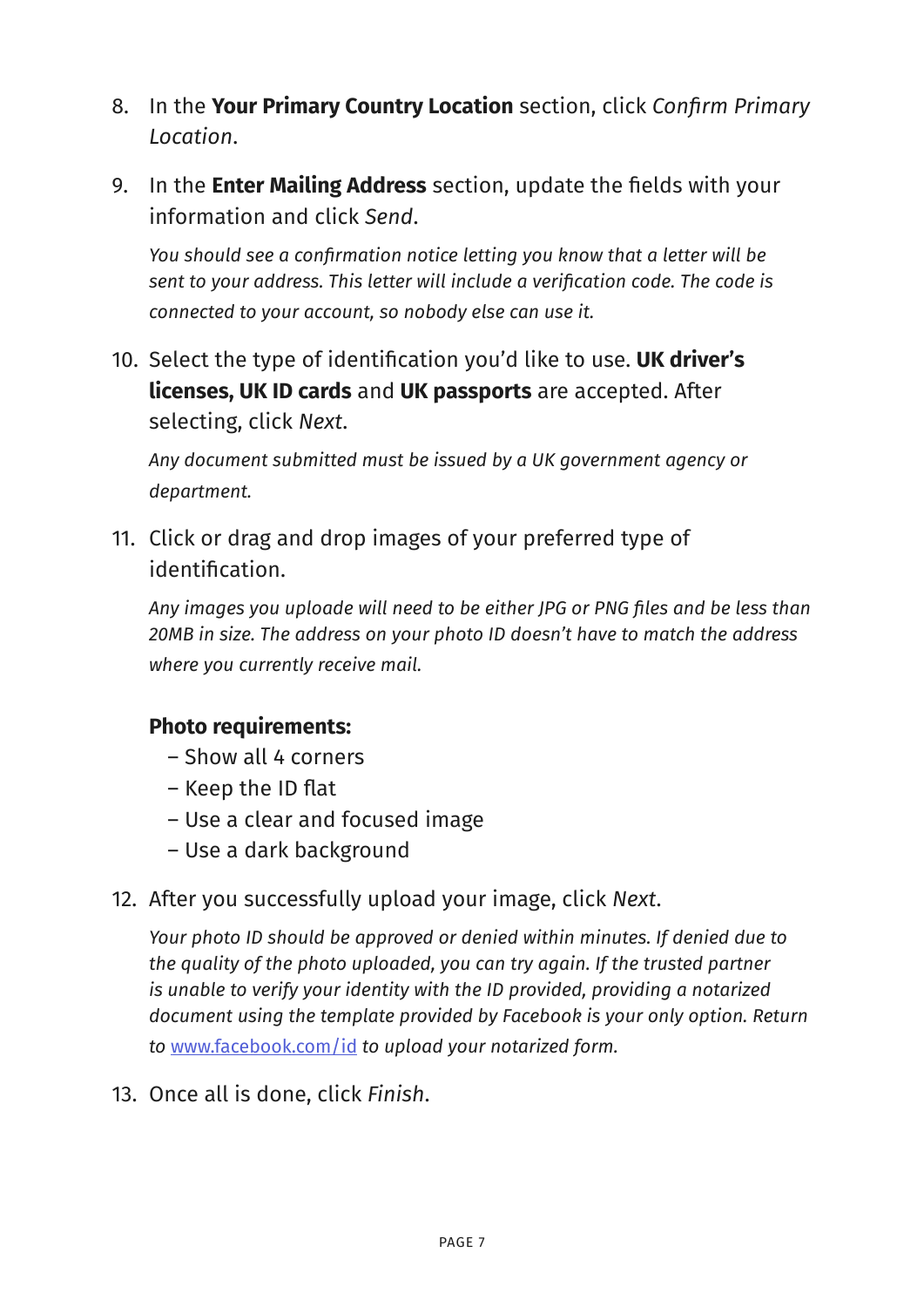#### **Option 2: Going directly to [www.facebook.com/id](http://www.facebook.com/id)**

- 1. Click *Start Identity Confirmation*, then select *Running Ads About Social Issues, Elections or Politics*.
- 2. Select the **United Kingdom** as a country where you'll run ads. Click *Get Started*.
- 3. Set up two-factor authentication. If you've already set up two-factor authentication, you can skip to step 4 below:
	- 1. On the **Secure your account with two-factor authentication** section, click *Next*.
	- 2. Select a security method and follow the steps to complete the setup.
	- 3. When you get to the **Enter your confirmation code** section, click *Next*.
	- 4. Choose the settings you'd prefer and click *Next*.
- 4. In the **Your Primary Country Location** section, click *Confirm Primary Location*.
- 5. Select the type(s) of identification you'd like to use. After selecting, click *Next*.
- 6. Click or drag and drop images of your preferred type of identification.

*Any images you upload will need to be either JPG or PNG files and be less than 20 MB in size. The address on your photo ID doesn't have to match the address where you currently receive mail.*

- 7. After you successfully upload your image, click *Next*.
- 8. Once all is done, click *Finish*.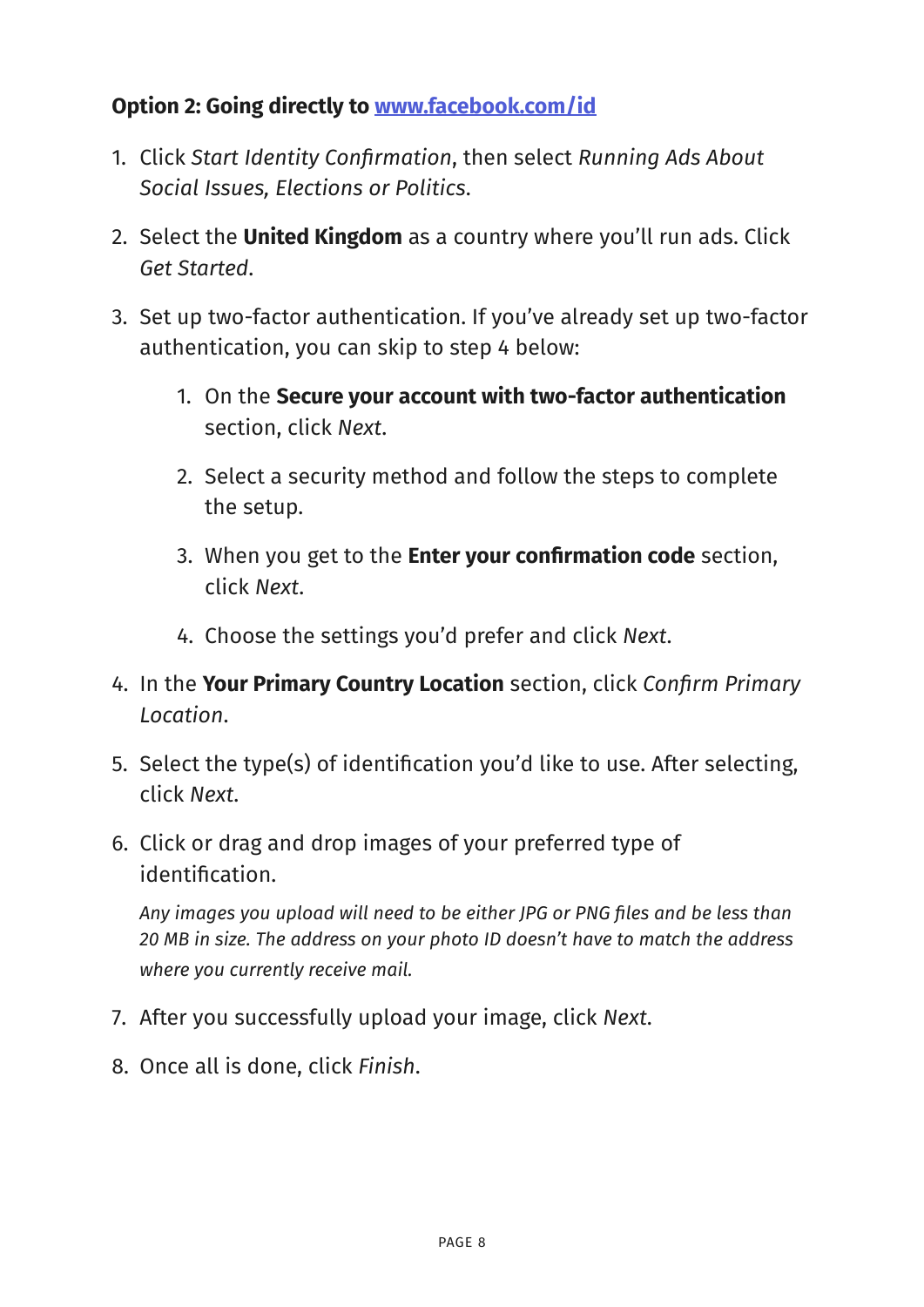#### **Option 3: Mobile through the Facebook app**

You'll need v199 or higher of the **Facebook app** on an Android or iOS phone in order to be able to complete the authorisation process.

- 1. Press the menu button  $(\equiv)$  on the bottom right.
- 2. Tap **Settings & Privacy** dropdown.
- 3. Navigate to *Settings > Personal information > Identity confirmation > Confirm Your Identity*.
- 4. Choose the **United Kingdom** as your country.
- 5. Set up two-factor authentication. If you've already set up two-factor authentication, you can skip to step 6 below:
	- 1. On the **Secure your account with two-factor authentication** section, click *Next*.
	- 2. Select a security method and follow the steps to complete the set up.
	- 3. When you get to the **Enter your confirmation code** section, click *Next*.
	- 4. Choose the settings you'd prefer and click *Next*.
- 6. In the Your **Primary country location** section, click *Confirm Primary Location*.
- 7. Select the type of identification you'd like to use. After selecting, click *Next*.
- 8. Take photos of your identification and upload images. Ensure that you align your phone's camera to the shape shown on the screen. Click *Submit*.

*Any images you upload will need to be either JPG or PNG files and be less than 20 MB in size. The address on your photo ID doesn't have to match the address where you currently receive mail.*

9. Once all is done, click *Finish*.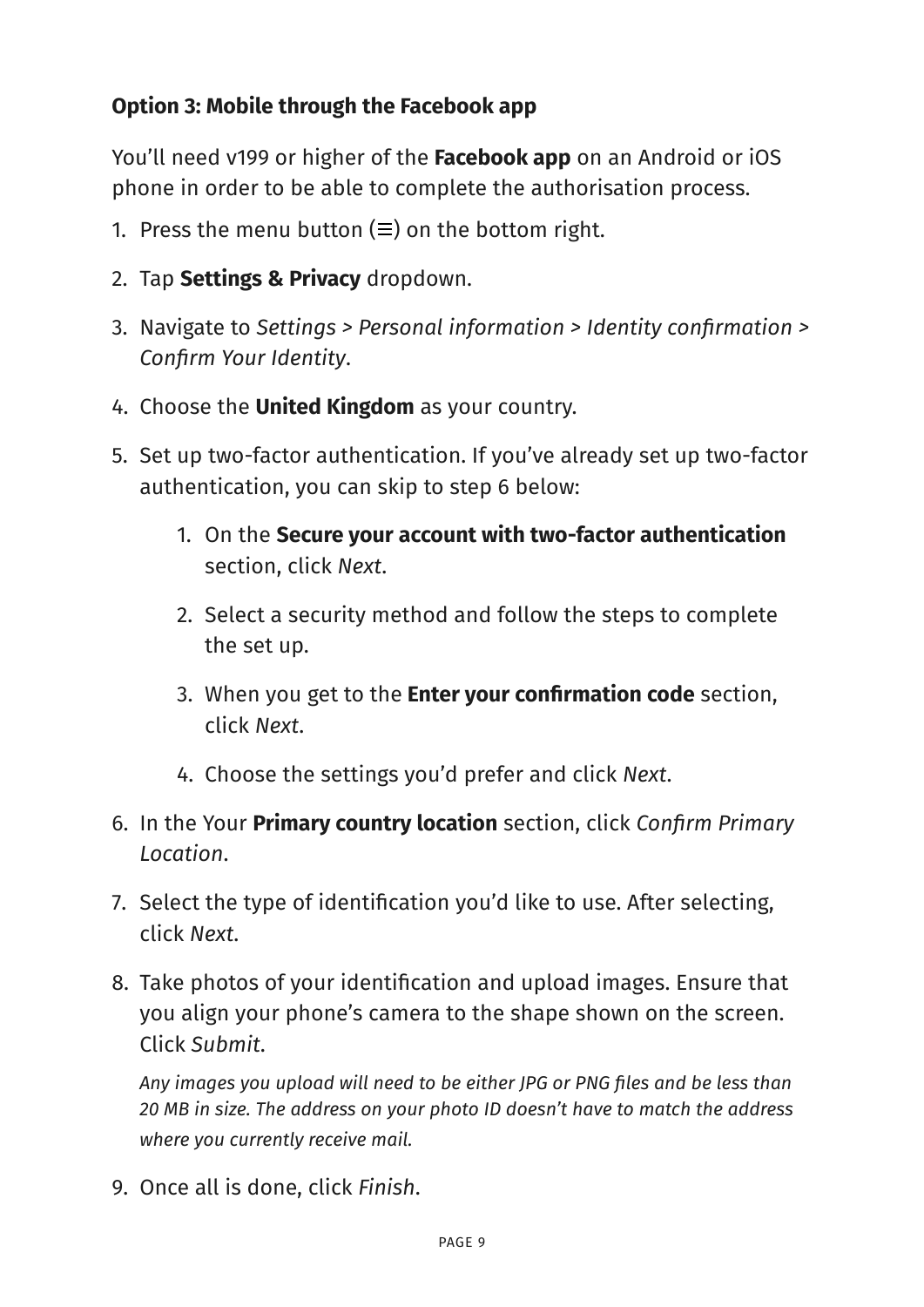### **Part 2 – Verifying your resident address**

If **Facebook** were able to determine your primary country location before you entered your mailing address, your identity will be temporarily confirmed. This means that you can move on to step 2 of the ad authorisation process while you wait to get your confirmation code in the mail.

You'll be temporarily authorised for up to 21 days until **Facebook** fully process your authorisation after you've entered the confirmation code you receive in the mail. Learn more about [temporary identity](https://www.facebook.com/business/help/167013020641137?id=288762101909005)  [confirmations](https://www.facebook.com/business/help/167013020641137?id=288762101909005).

After receiving your letter in the mail, follow these steps:**\***

- 1. When your letter arrives, visit the URL specified on your letter.
- 2. In the **Confirm Your Identity** section, enter your code.
- 3. Click *Submit Code*.
- 4. After entering your code, your ID confirmation should be

*\*The letter should arrive at your address within 3 to 7 days. You can check the status of your letter by returning to the Authorizations screen and clicking the View button next to your name. If your letter doesn't arrive within 7 days, you can request a new one at this URL:<https://www.facebook.com/id>.*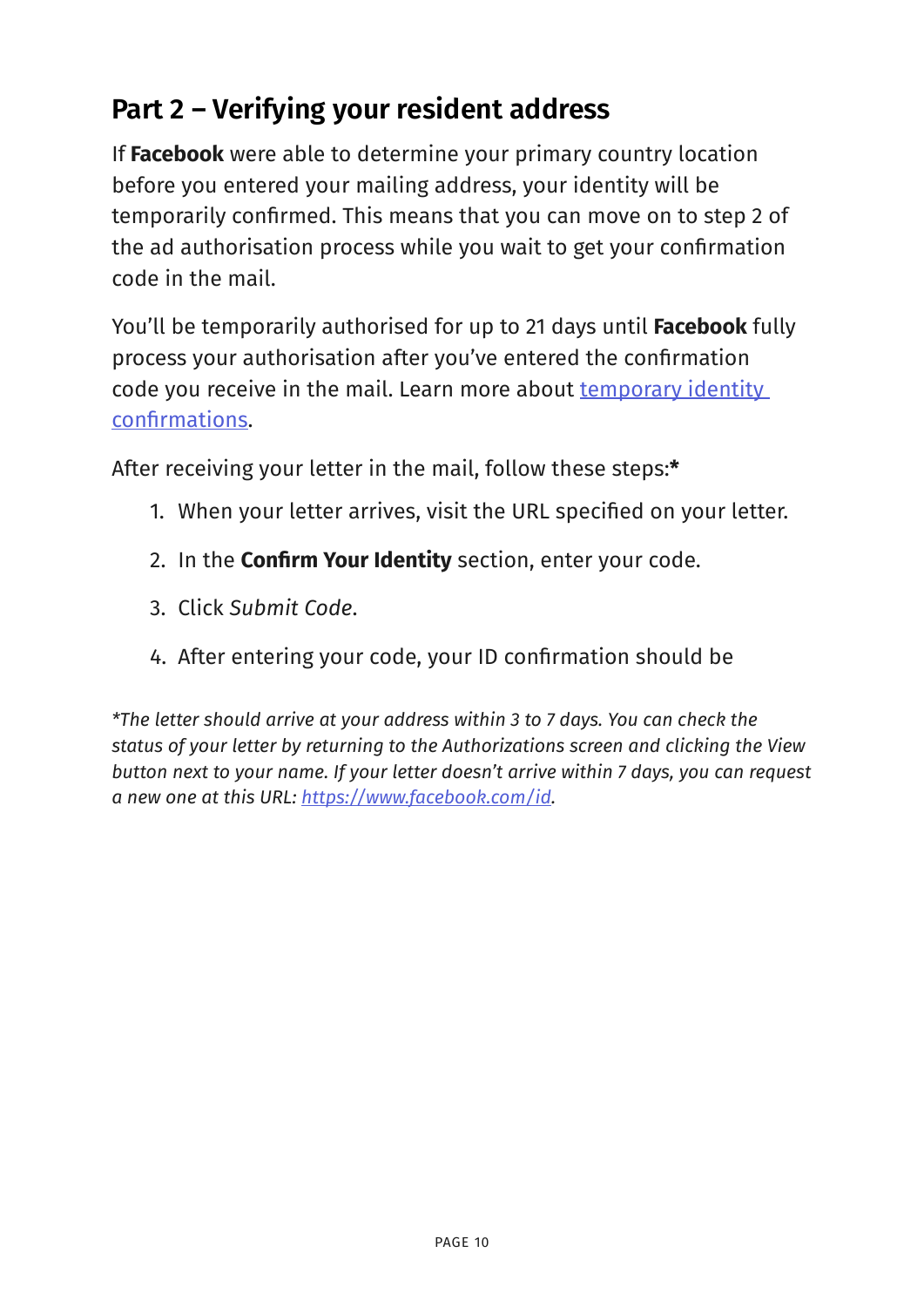# Step 2: setting up your linked accounts

You'll need to provide a list of the ad accounts that will be used to fund your Page's ads about social issues, elections or politics, link those ad accounts to your Page and enter a disclaimer for each.

To link your ad accounts and set up disclaimers:

- 1. Go to your Facebook Page. If your Page is managed in Business [Manager](https://business.facebook.com/), you'll need to access your Page through **Business Manager** to complete the rest of the steps.
- 2. Click **Settings** in the top-right corner.
- 3. In the list on the left, click **Authorizations**.
- 4. Below **Step 2: Link Your Ad Accounts**, click *Begin*.
- 5. Before you can begin, you'll need to agree to comply with **Facebook's Terms and Conditions** by clicking *Accept*.
- 6. By default, any ad accounts you're an ad account advertiser or admin on will appear automatically, and you can select the ones that will be used to pay for your Page's ads about social issues, elections or politics.

If you need to add additional ad accounts, you'll need to have the numbers associated with each of the ad accounts you'd like to add. Learn how to [find your ad account IDs](https://www.facebook.com/business/help/1492627900875762?helpref=faq_content).

Once you have your ad account IDs, add them one at a time and click *Add*. Your ad account information will appear as you add it. In the **Enable** section, check the box adjacent to each ad account you'd like to use to run ads about social issues, elections or politics.

When you're done, click *Next*.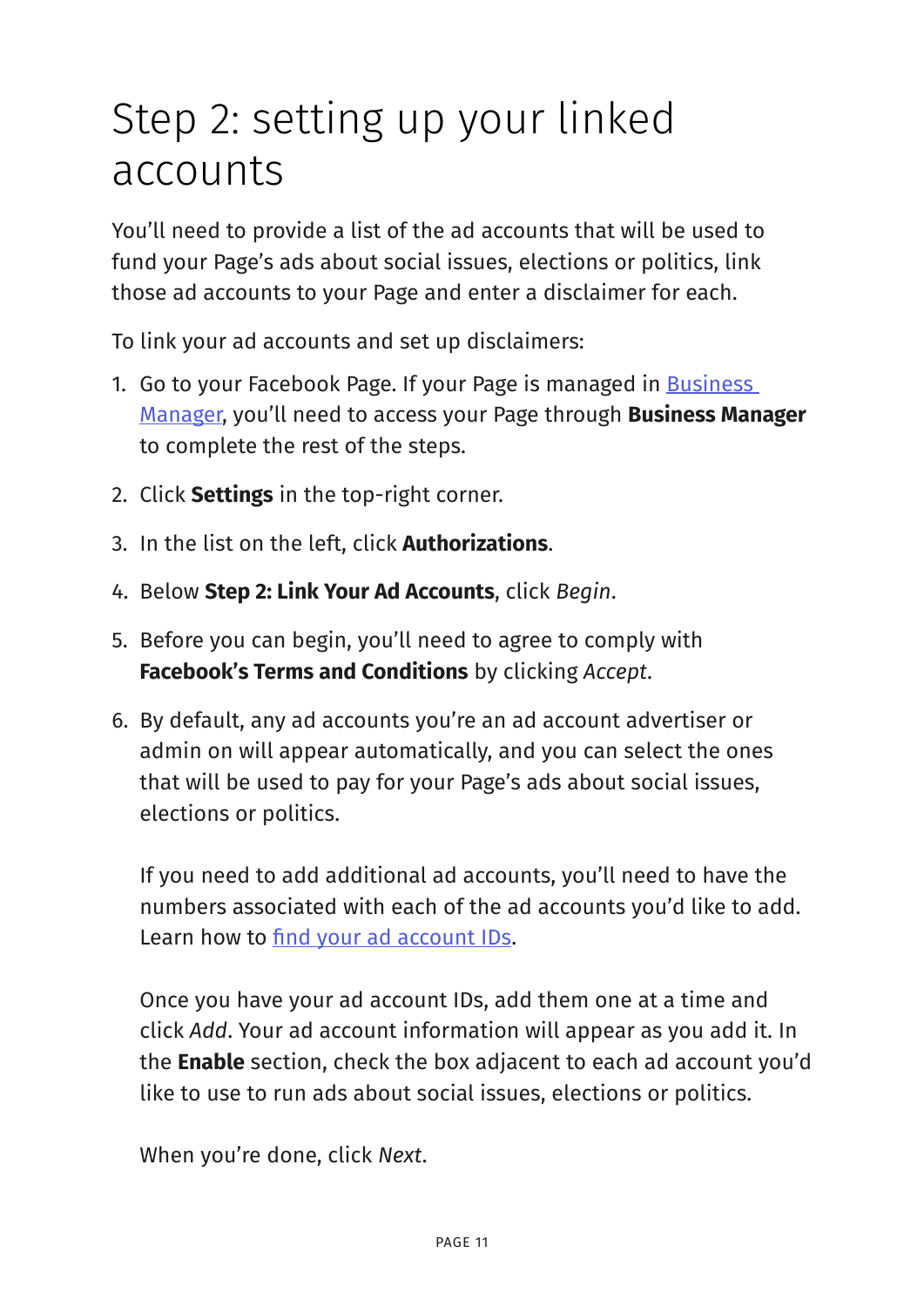- 7. Each ad you create can have a **"Paid for by"** disclaimer. You'll need to create a disclaimer for each ad account you've added that includes information on the person or entity who paid for the ads. Once you've added your disclaimers, click *Next*.
- 8. Review your changes, and click *Submit*.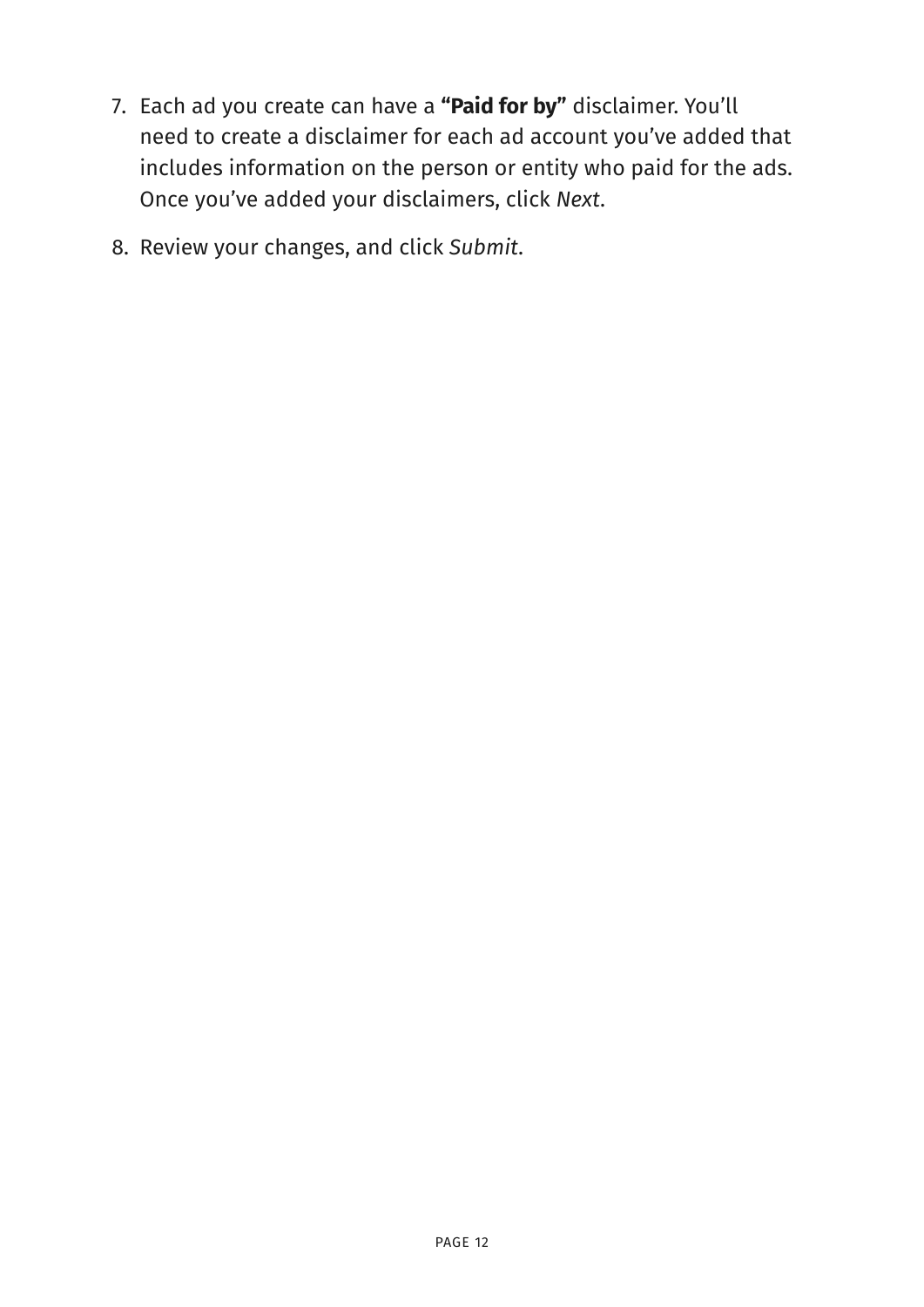# Step 3: managing disclaimers on ads

- 1. Each ad about social issues, elections or politics needs to include a disclaimer. You'll need to create a disclaimer for each ad account you've added that includes information on the person or entity who paid for the ads.
- 2. To complete your disclaimer, click *Select name*. Select your name as it appears in official documents or select the name of a Page (recently created Pages may not appear in the list). Or, you can select + Different Name to create your own name (you'll need to provide additional verification with this option).
- 3. If you choose a Page or different name, you'll need to verify it. You'll need a **related phone number, organisation address, email address,**  and **own website domain**. If you don't have these requirements, you won't be able to complete verification at this time.
	- Ensure that the address you provide is accurate. If the address is rejected, check for the exact location on a search engine or mapping service.
	- If you use Page name in your disclaimer, you won't be allowed to change the name of your Page as long as the disclaimer exists.
- 4. You'll need to verify your **phone number** and an **email address**. On the same **Manage Disclaimers** section, click *Enter* and verify the phone number. You'll be contacted on your phone with the 4-digit code and you'll be prompted to add it on the next window.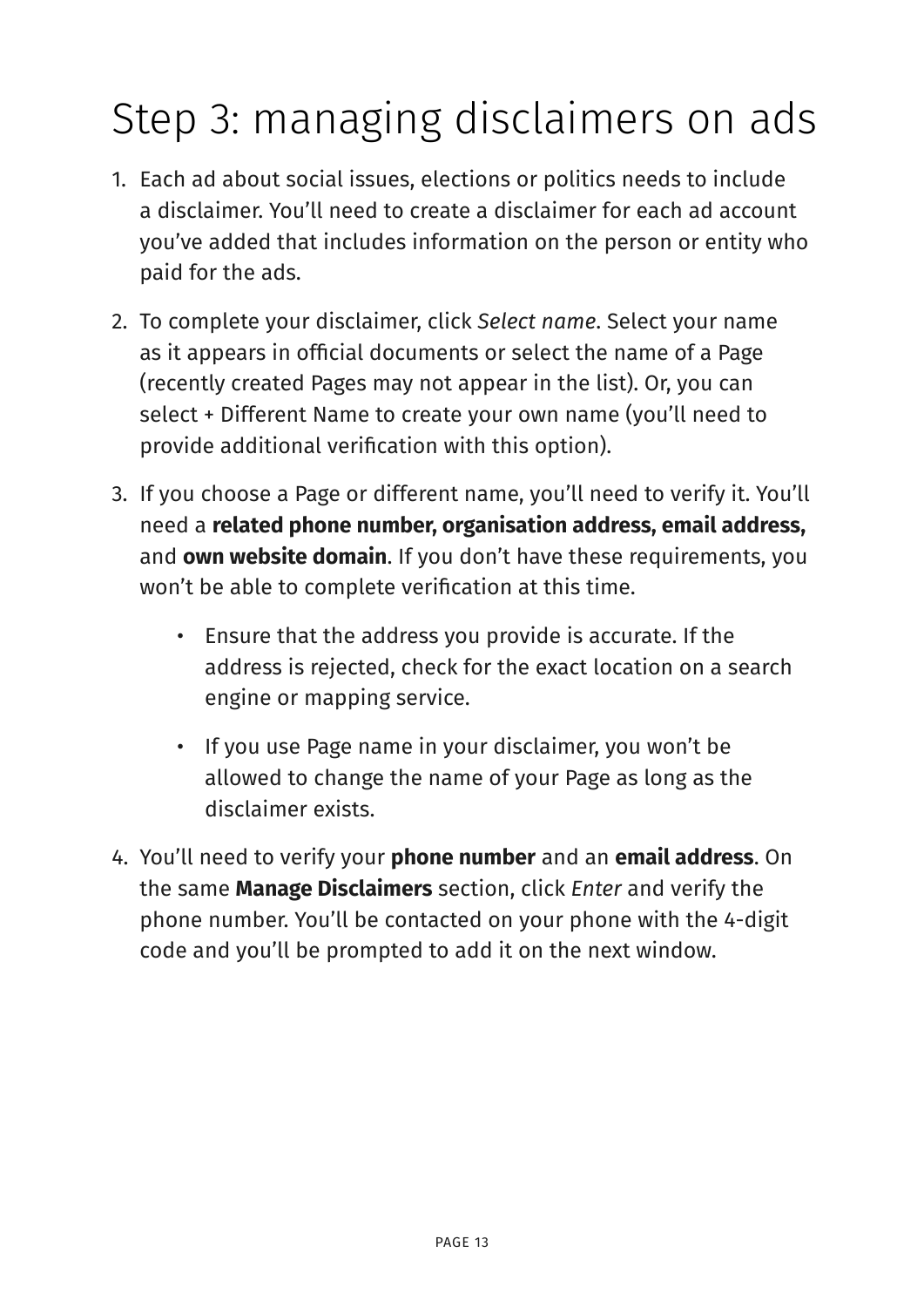- 5. Your **email address** must be verified as well. Click *Enter* and verify your email address and website on the next window. You'll receive an email with a 6-digit code and you'll be prompted to add it on the next window. Common email domains aren't accepted.
	- Email domain and website domain must match. For example, our organisation's email address is **hello@manifesto.co.uk**, therefore our website must be **www.manifesto.co.uk**.
	- The name of the organisation used in the disclaimer must be listed on the website in order for your disclaimer to be approved.
- 6. After phone number and email address verification is done, your verification should be complete.
- 7. Once you've added your disclaimers and completed verification, click *Next*.

*Note: Any disclaimers you create must accurately reflect the organisation or person paying for your ads. The disclaimer does not take the place of any legally required disclaimer and disclosure – advertisers have an independent obligation to make sure their ads comply with all applicable laws. Facebook will review each disclaimer and check that it adheres to their advertising policies.*

8. Review your changes, and click *Submit*.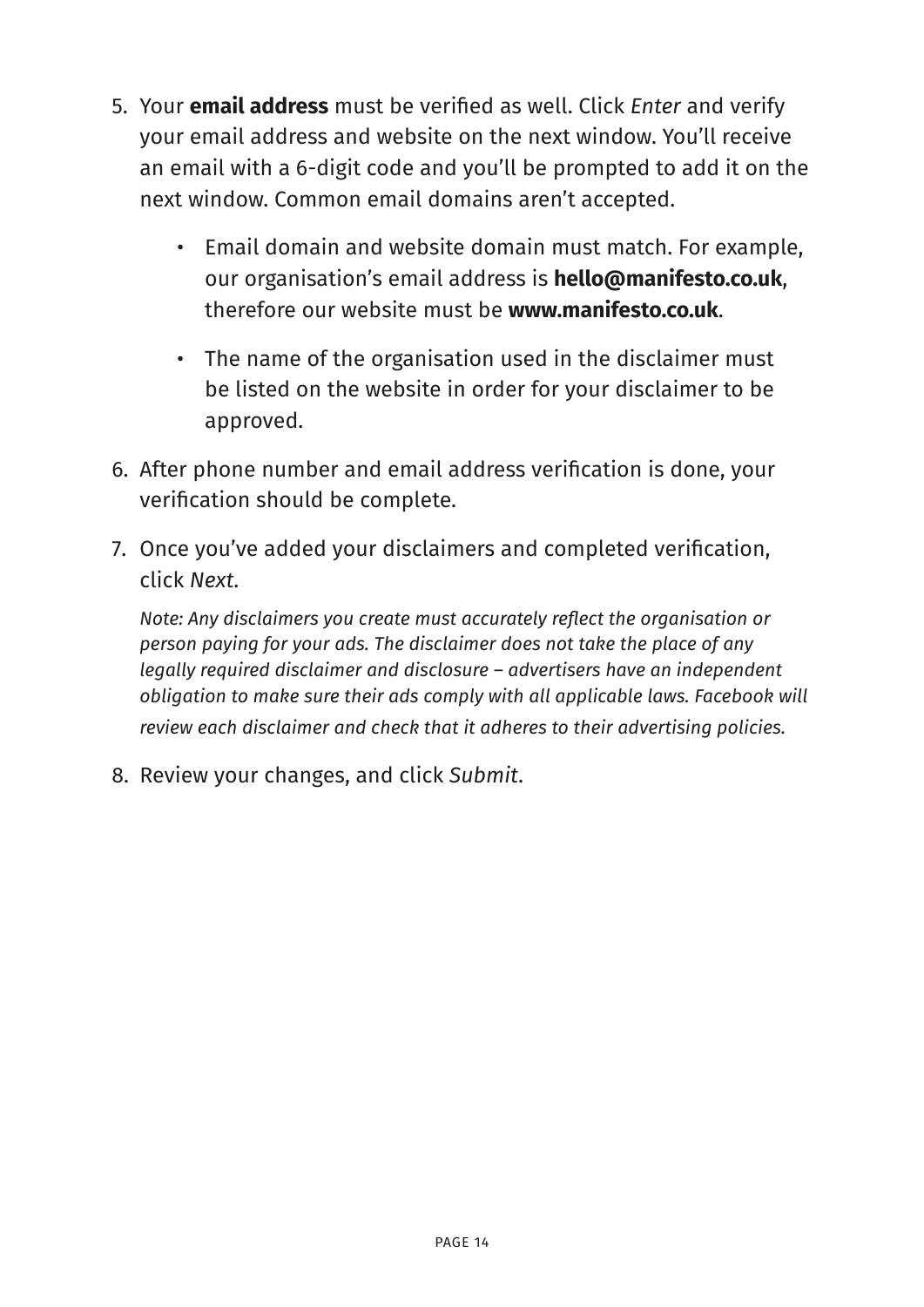# Additional step: setting up your Instagram page

Once your identity has been confirmed, you'll see an option to authorise your Instagram account if there's one linked to your **Facebook Page**. This step is only required if you want to run ads about social issues, elections or politics on both **Facebook** and **Instagram**, but your Facebook Page name and your Instagram profile name don't match. Facebook ask you to do this so they can make sure it's clear that your Instagram and Facebook Page are related. Learn more about [this requirement](https://www.facebook.com/business/help/597258763977273?id=288762101909005).

To authorise your Instagram account:

- 1. Go to your Facebook Page. If your Page is managed in **Business** [Manager](https://business.facebook.com/), you'll need to access your Page through **Business Manager** to complete the rest of the steps.
- 2. Click **Settings** in the top-right corner.
- 3. In the list on the left, click **Authorizations**.
- 4. Below **Step 3: Authorize Your Instagram Account (Optional)**, click Begin.
- 5. Check the **Review this Instagram name** box.
- 6. If your Instagram name and Page name aren't the same, enter details explaining why in the text box.
- 7. Click *Submit*.

Facebook will typically review your request within 24 hours. If your Instagram name isn't approved because it's too different from your Page name, you can [edit your Page name](https://www.facebook.com/help/271607792873806) or your Instagram profile [name](https://help.instagram.com/583107688369069) so that they match exactly. If you don't want to change either name, you can remove Instagram from your ad placement selection and only run your ads on Facebook.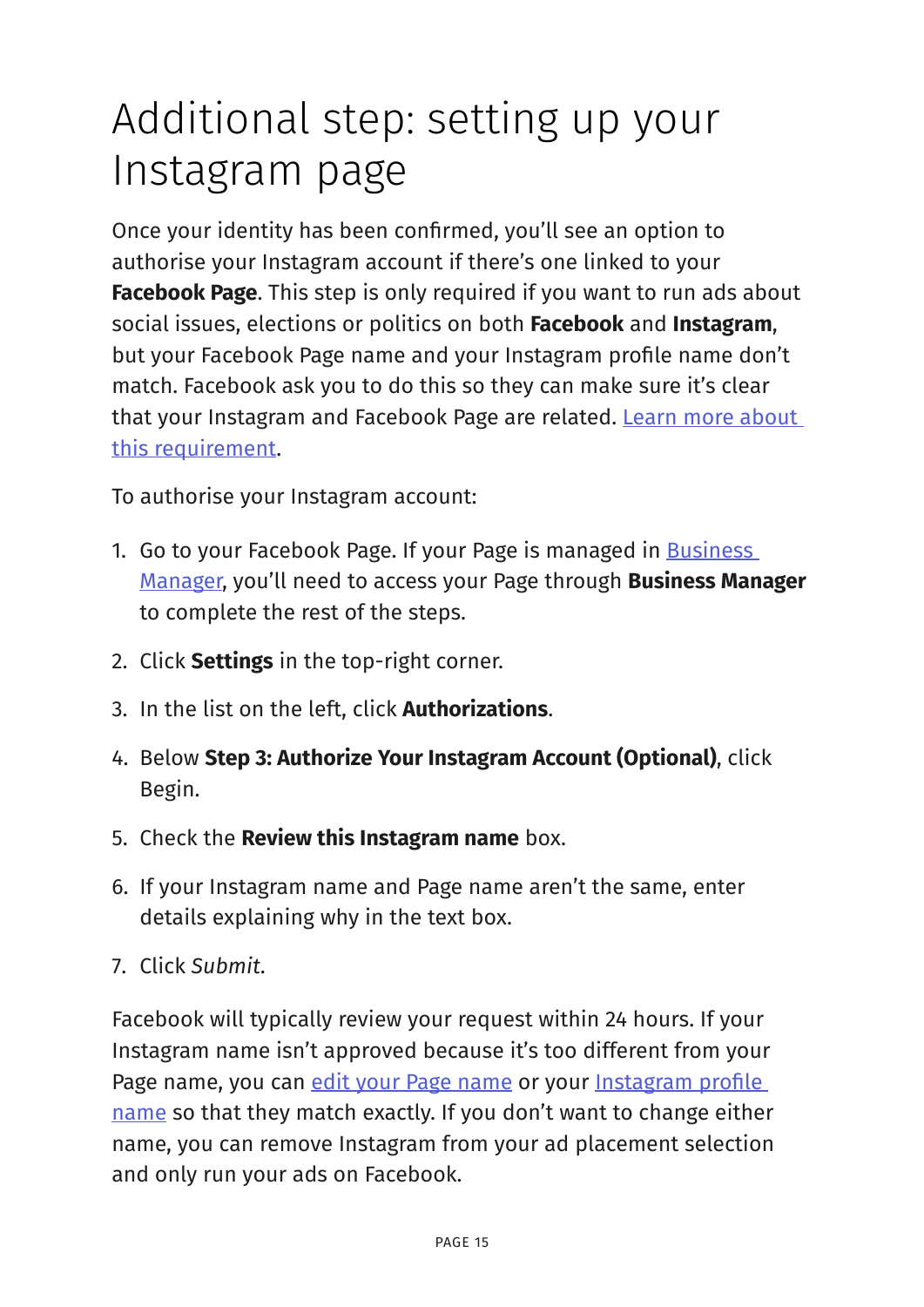# Extra info: creating ads

Once you've completed all of the necessary steps to complete the ad authorisation process, you can start creating ads about social issues, elections or politics in [Ads Manager](https://www.facebook.com/ads/manager).

If you mark the ad as about social issues, elections or politics (check the box), the turnaround time for reviewing these ads is up to 72 hours. You'll create ads as normal. However, when you get to the Ad section of ad creation, make sure the **"This ad is about social issues, elections or politics"** box is selected. By default, it'll automatically be checked for you.

Keep in mind that to finish creating your ad, the following must be true:

- The self-declared currency of the ad account you're using to create ads must be in GBP.
- At least 1 payment method associated with the ad account you're using to create ads must have a UK-based funding address. Or, you must not have a country associated with any of the payment methods.
- If the person creating the ad has a self-declared location on their personal profile, it must be the UK. This is referring to the person's current location and not the person's hometown.
- If the Page has a self-declared location, it must be the UK.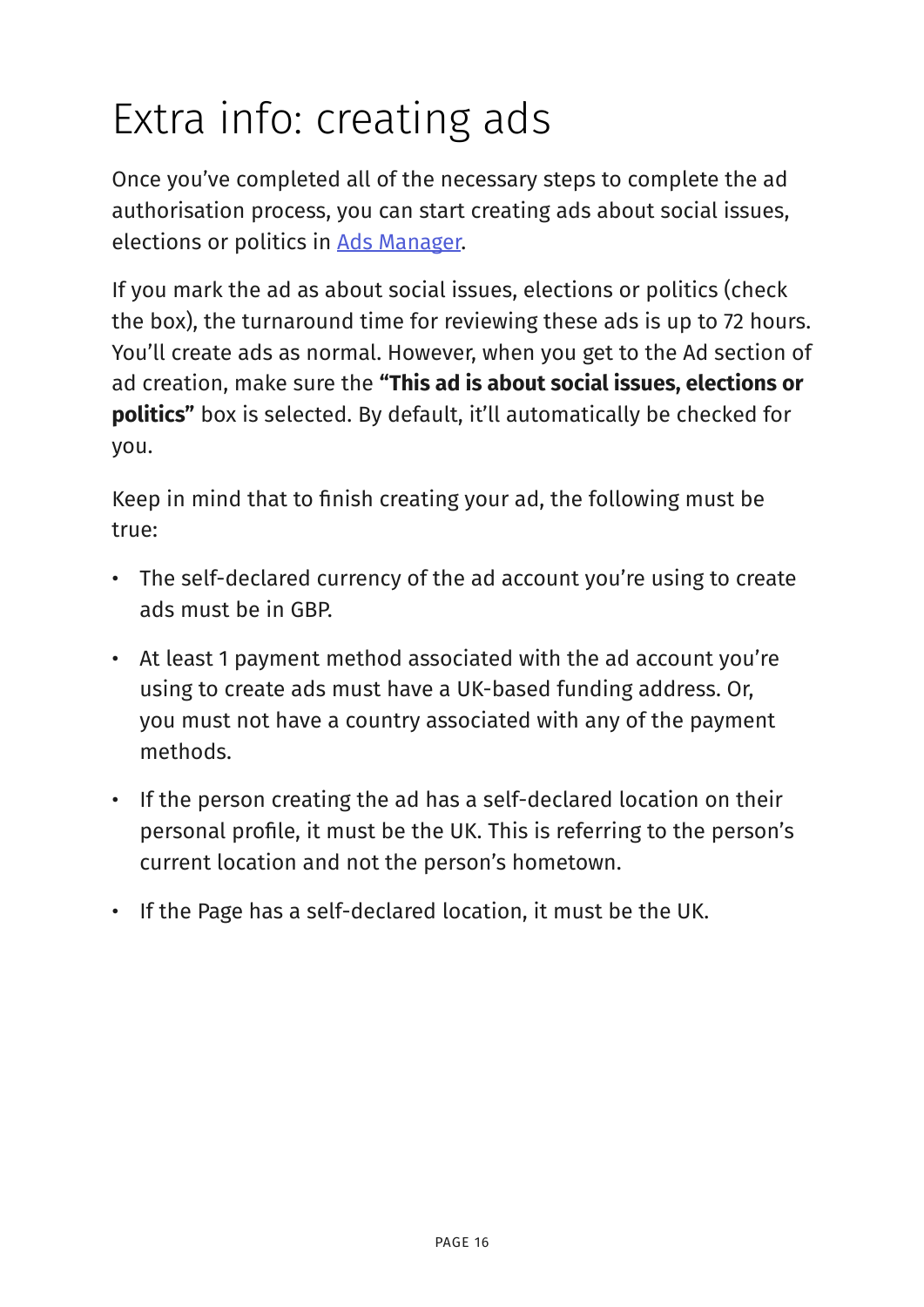# **Who owns what**

Process for different page owners and linked accounts

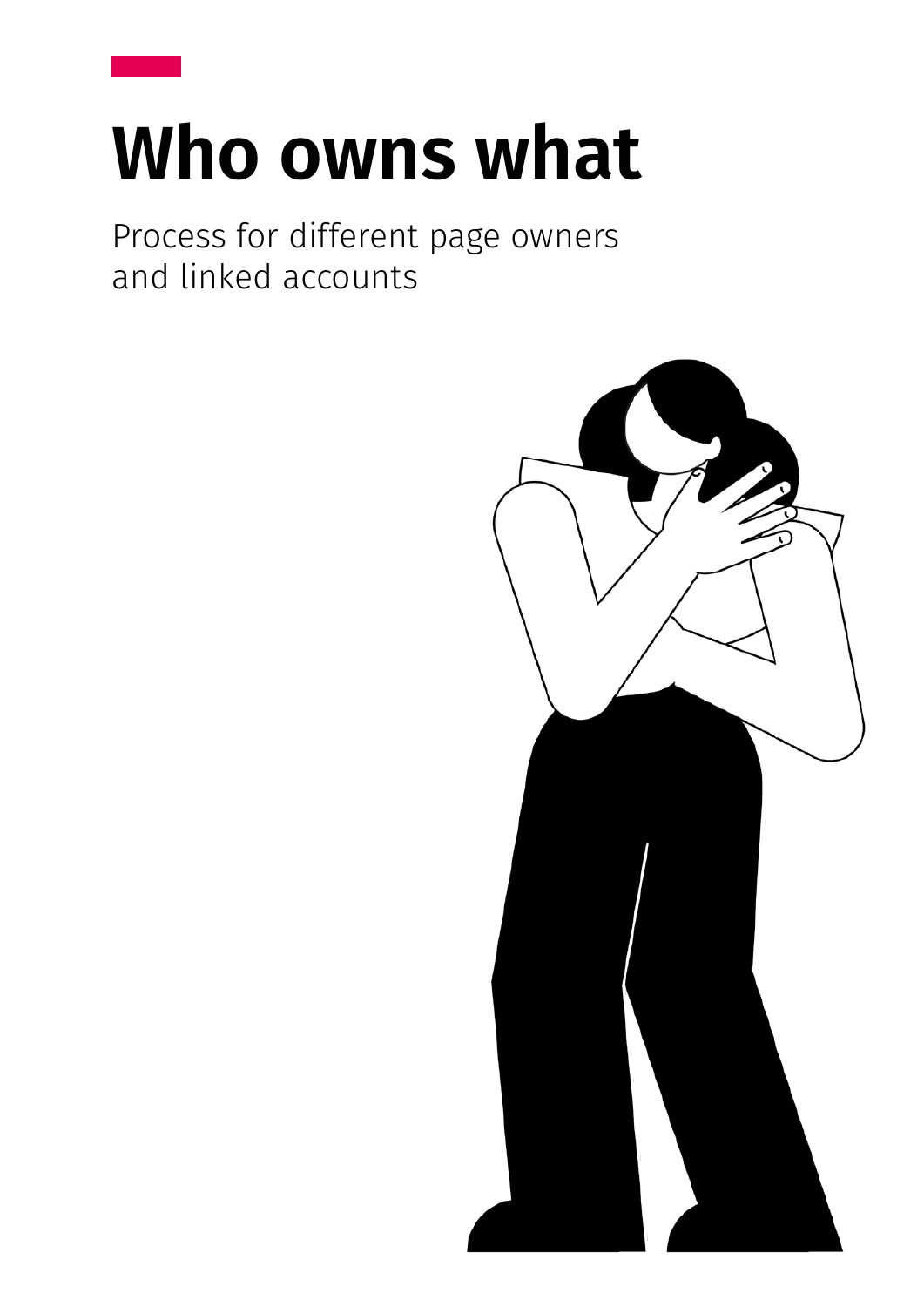## **Example 1**

You're both the Page admin on a Page running ads about social issues, elections or politics and either an ad account advertiser or admin on the linked ad accounts.

#### **You should:**

- Complete the identity confirmation process.
- Link your ad accounts and create disclaimers.
- Contact any other ad account advertisers or admins who should be authorised to create ads about social issues, elections or politics and ask them to complete the identity confirmation process.

#### **Bear in mind that you:**

- Can set up linked ad accounts and disclaimers and update or view the status of the linked ad accounts or disclaimers that you've added. Additionally, if your identity has been confirmed, you can set up linked ad accounts and disclaimers on any Page that you're an admin on.
- Can create and run ads about social issues, elections or politics once the ad authorisation process is fully complete.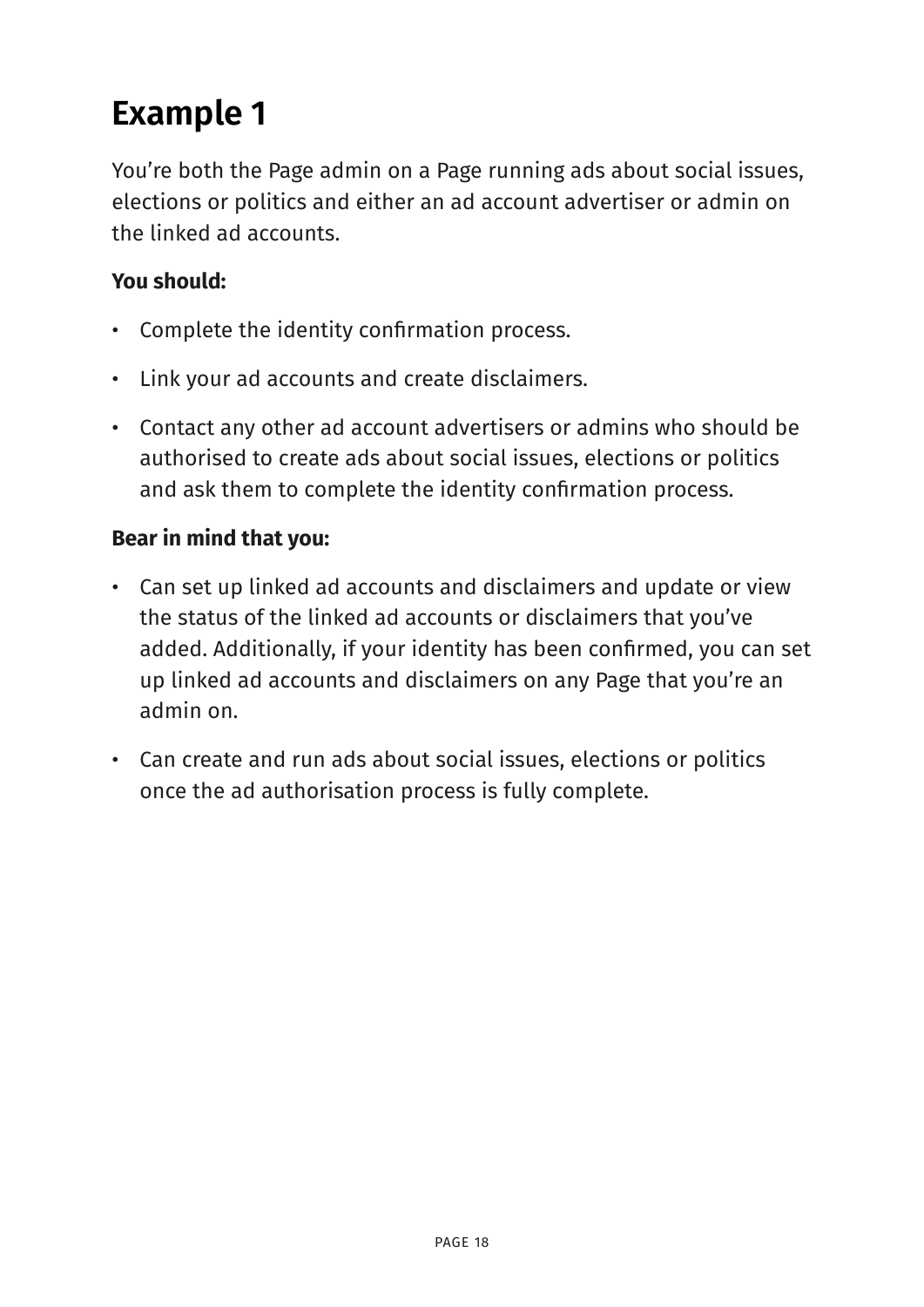## **Example 2**

You're a Page admin on a Page running ads about social issues, elections or politics but not an ad account advertiser or admin on the linked ad accounts.

#### **You should:**

- Complete the identity confirmation process.
- Link ad accounts and create disclaimers.
- Contact the ad account advertisers and/or admins and ask them to complete the identity confirmation process. They can go to this link to get started: <https://www.facebook.com/id>

#### **Bear in mind that you:**

- Can set up linked ad accounts and disclaimers and update or view the status of the linked ad accounts or disclaimers that you've added. Additionally, if your identity has been confirmed, you can set up linked ad accounts and disclaimers on any Page that you're an admin on.
- Can't create and run ads about social issues, elections or politics. You must also be an ad account advertiser or admin on the linked ad accounts to create and run these ads.